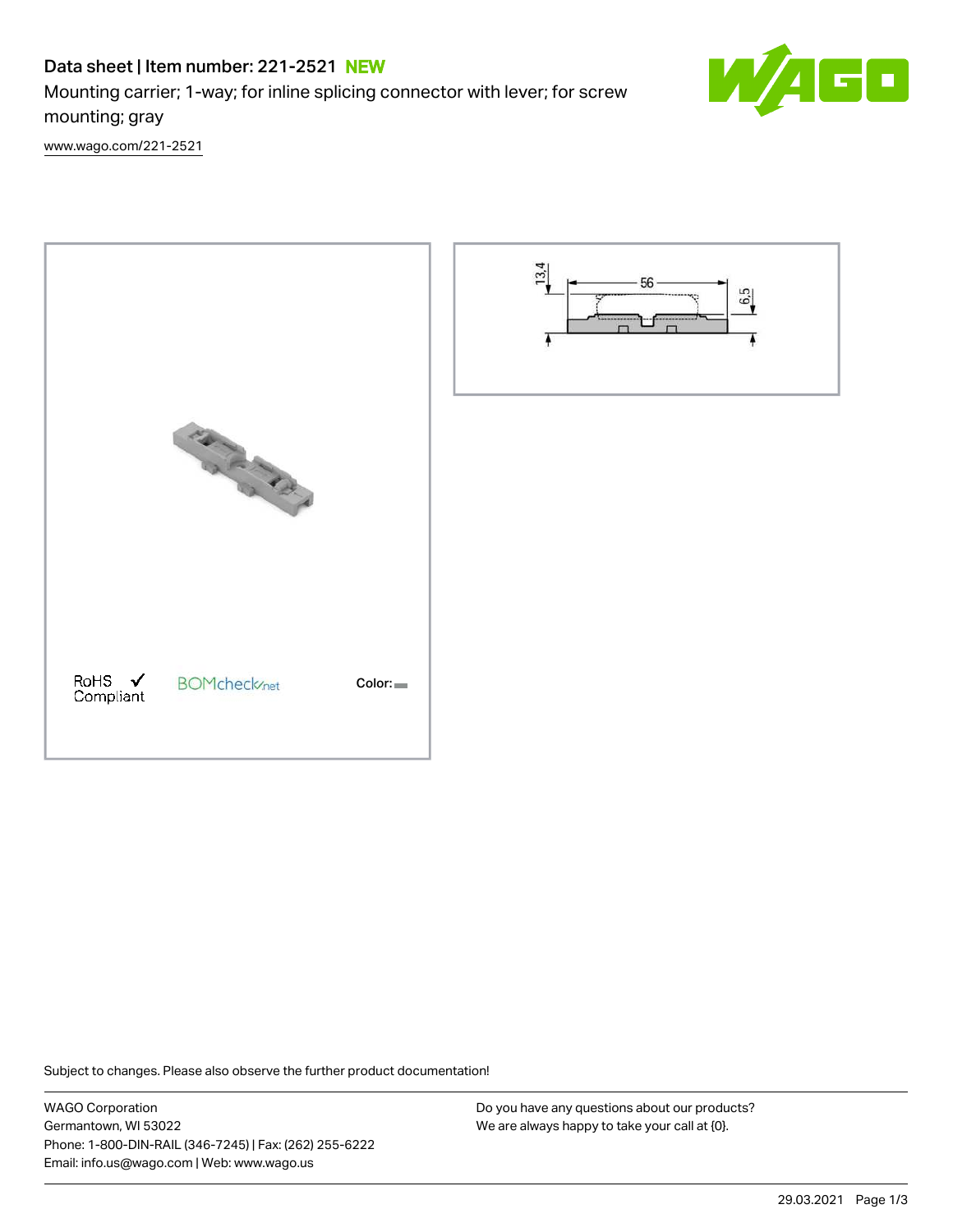[www.wago.com/221-2521](http://www.wago.com/221-2521)





## Data Physical data

| Width                   | 11.8 mm / 0.465 inch |
|-------------------------|----------------------|
| Height from the surface | 6.5 mm / 0.256 inch  |
| Depth                   | 56 mm / 2.205 inch   |

## Material data

| Color      | T21 |
|------------|-----|
| Weiał<br>. |     |

#### Commercial data

| Packaging type        | <b>BOX</b>    |
|-----------------------|---------------|
| Country of origin     | CΝ            |
| GTIN                  | 4055144066784 |
| Customs tariff number | 3926909985    |

### Compatible products

Marking accessories

Item no.: 210-334

Subject to changes. Please also observe the further product documentation!

WAGO Corporation Germantown, WI 53022 Phone: 1-800-DIN-RAIL (346-7245) | Fax: (262) 255-6222 Email: info.us@wago.com | Web: www.wago.us

Do you have any questions about our products? We are always happy to take your call at {0}.